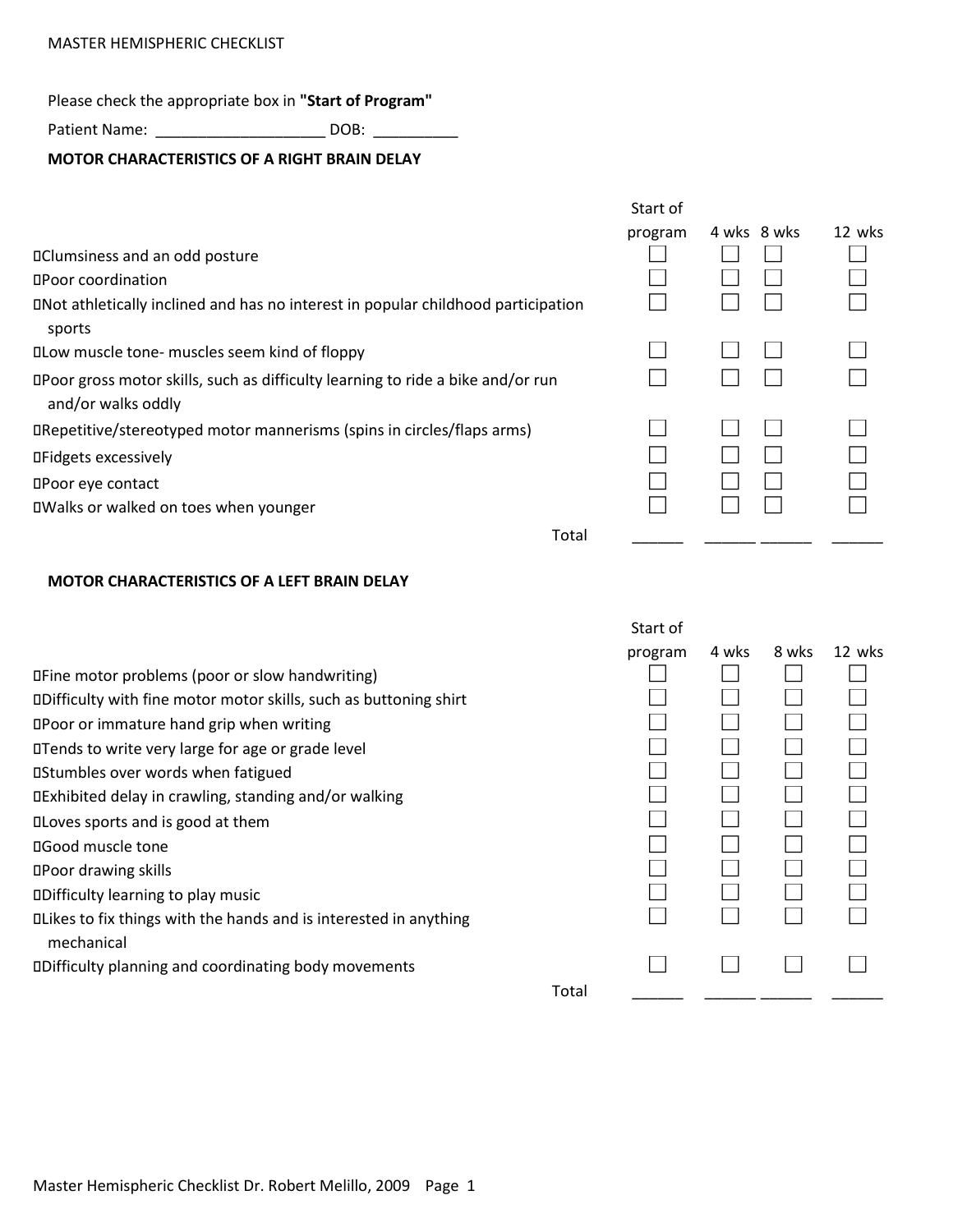| DPoor spatial orientation - bumps into things often                    |       |  |  |
|------------------------------------------------------------------------|-------|--|--|
| <b>ISensitivity to sound</b>                                           |       |  |  |
| DConfusion when asked to point to different body parts                 |       |  |  |
| <b>OPoor sense of balance</b>                                          |       |  |  |
| DHigh threshold for pain - doesn't cry when gets a cut                 |       |  |  |
| DLikes to spin, go on rides, swing, etc. - anything with motion        |       |  |  |
| <b>ITouches things compulsively</b>                                    |       |  |  |
| DA girl interested in makeup or jewelry                                |       |  |  |
| DDoes not like the feel of clothing on arms or legs; pulls clothes off |       |  |  |
| DDoesn't like being touched and doesn't like to touch things           |       |  |  |
| <b>Oncessantly smells everything</b>                                   |       |  |  |
| <b>OPrefers bland foods</b>                                            |       |  |  |
| DDoes not notice strong smells, such as burning wood, popcorn, or      |       |  |  |
| cookies baking in the oven                                             |       |  |  |
| DAvoid foods because of the way it looks                               |       |  |  |
| DHates having to eat and is not even interested in sweets              |       |  |  |
| <b>IExtremely picky eater</b>                                          |       |  |  |
|                                                                        | Total |  |  |

# **SENSORY CHARACTERISTS OF A LEFT BRAIN DELAY**

Has a normal to above-average sense of taste and smell

sensitivity to sound

Has good spatial awareness Has good sense of balance Eats just about anything

Likes to be hugged and held

| Start of<br>program | 4 wks | 8 wks 12 wks |
|---------------------|-------|--------------|
|                     |       |              |

| DDoes not have any oddities concerning clothing             |  |  |
|-------------------------------------------------------------|--|--|
| <b>IHas auditory processing problems</b>                    |  |  |
| DSeems not to hear well, although hearings tests are normal |  |  |
| DDelay in speaking was attributed to ear infections         |  |  |
| DGets motion sick and has other motion sickness issues      |  |  |
|                                                             |  |  |
|                                                             |  |  |
|                                                             |  |  |

Doesn't seem to have many sensory issues or problems, such as a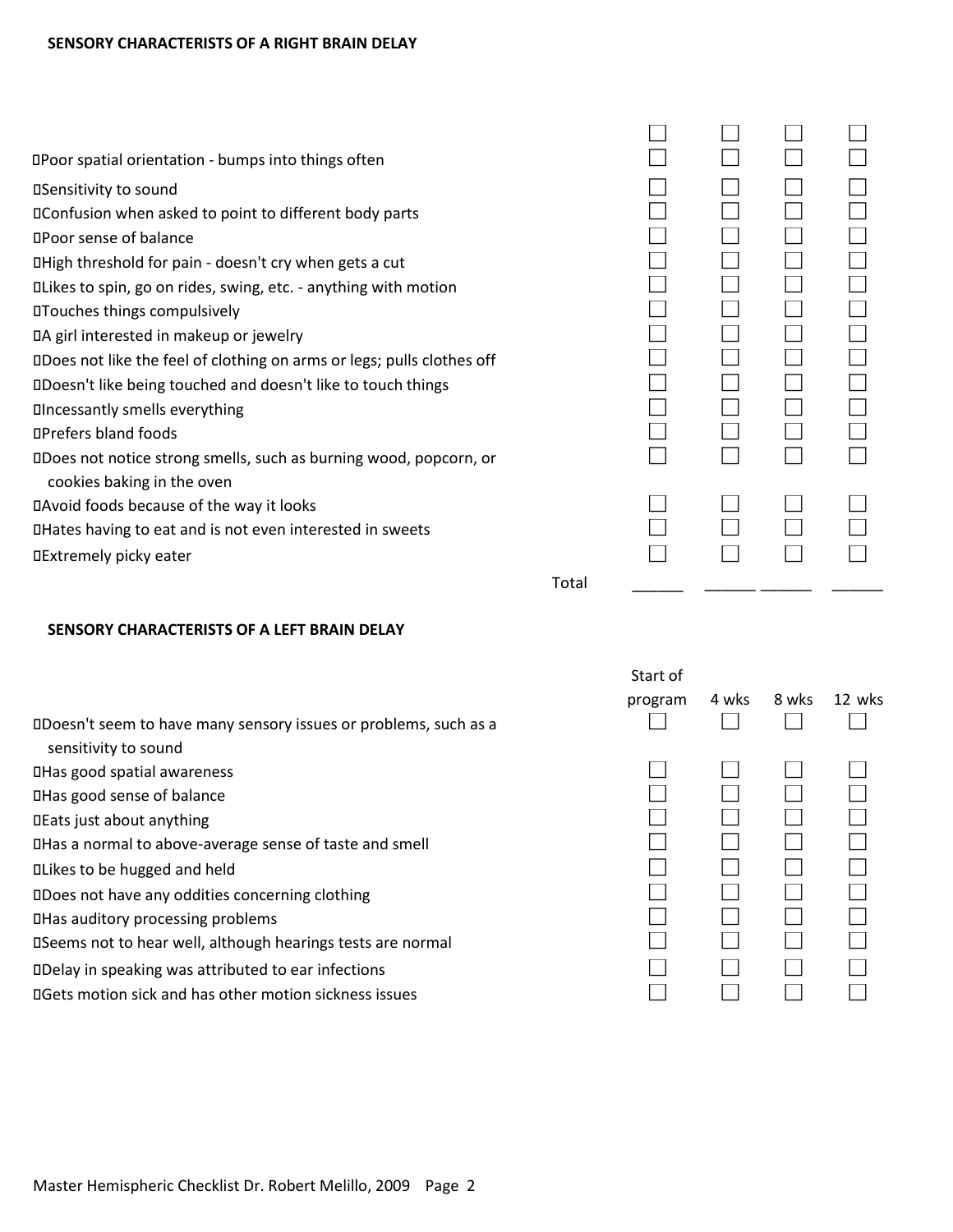| Ils not undersensitive or oversensitive to pain                             |       |  |  |
|-----------------------------------------------------------------------------|-------|--|--|
| <b>EMOTIONAL CHARACTERISTICS OF A RIGHT BRAIN DEFICIENCY</b>                | Total |  |  |
| DSpontaneously cries and/or laugh and has sudden outbursts of anger or fear |       |  |  |
| <b>I</b> Worries a lot ah has several phobias                               |       |  |  |
| <b><i>OHolds onto past "hurts"</i></b>                                      |       |  |  |
| DHas sudden emotional outburst that appear overreactive and                 |       |  |  |
| inappropriate to the situation                                              |       |  |  |
| DExperiences panic and/or anxiety attacks                                   |       |  |  |
| <b>ISometimes displays dark or violent thoughts</b>                         |       |  |  |
| DFace lacks expression; doesn't exhibit much body language                  |       |  |  |
| DToo uptight; cannot seem to loosen up                                      |       |  |  |
| <b>OLack empathy and feelings for others</b>                                |       |  |  |
| <b>ILacks emotional reciprocity</b>                                         |       |  |  |
| DOften seems fearless and is a risk taker                                   |       |  |  |
|                                                                             | Total |  |  |

## **EMOTIONAL CHARACTERISTCS OF A LEFT BRAIN DEFICIENCY**

| DOverly happy and affectionate; loves to hug and kiss                 |  |  |
|-----------------------------------------------------------------------|--|--|
| <b>OFrequently moody and irritable</b>                                |  |  |
| <b>ILoves doing new or different things but gets bored easily</b>     |  |  |
| <b>OLacks motivation</b>                                              |  |  |
| <b>OWithdrawn and shy</b>                                             |  |  |
| DExcessively cautious, pessimistic, or negative                       |  |  |
| DDoesn't seem to get any pleasure out of life                         |  |  |
| <b>OSocially withdrawn</b>                                            |  |  |
| <b>OCries easily; feelings get hurt easily</b>                        |  |  |
| DSeems to be in touch with own feelings; reads people's emotions well |  |  |
| <b>IIGets embarrassed easily</b>                                      |  |  |
| DVery sensitive to what others think about him or her                 |  |  |

| Start of |       |              |
|----------|-------|--------------|
| program  | 4 wks | 8 wks 12 wks |
|          |       |              |
|          |       |              |
|          |       |              |
|          |       |              |
|          |       |              |
|          |       |              |
|          |       |              |
|          |       |              |
|          |       |              |
|          |       |              |
|          |       |              |
|          |       |              |

 $\overline{\phantom{a}}$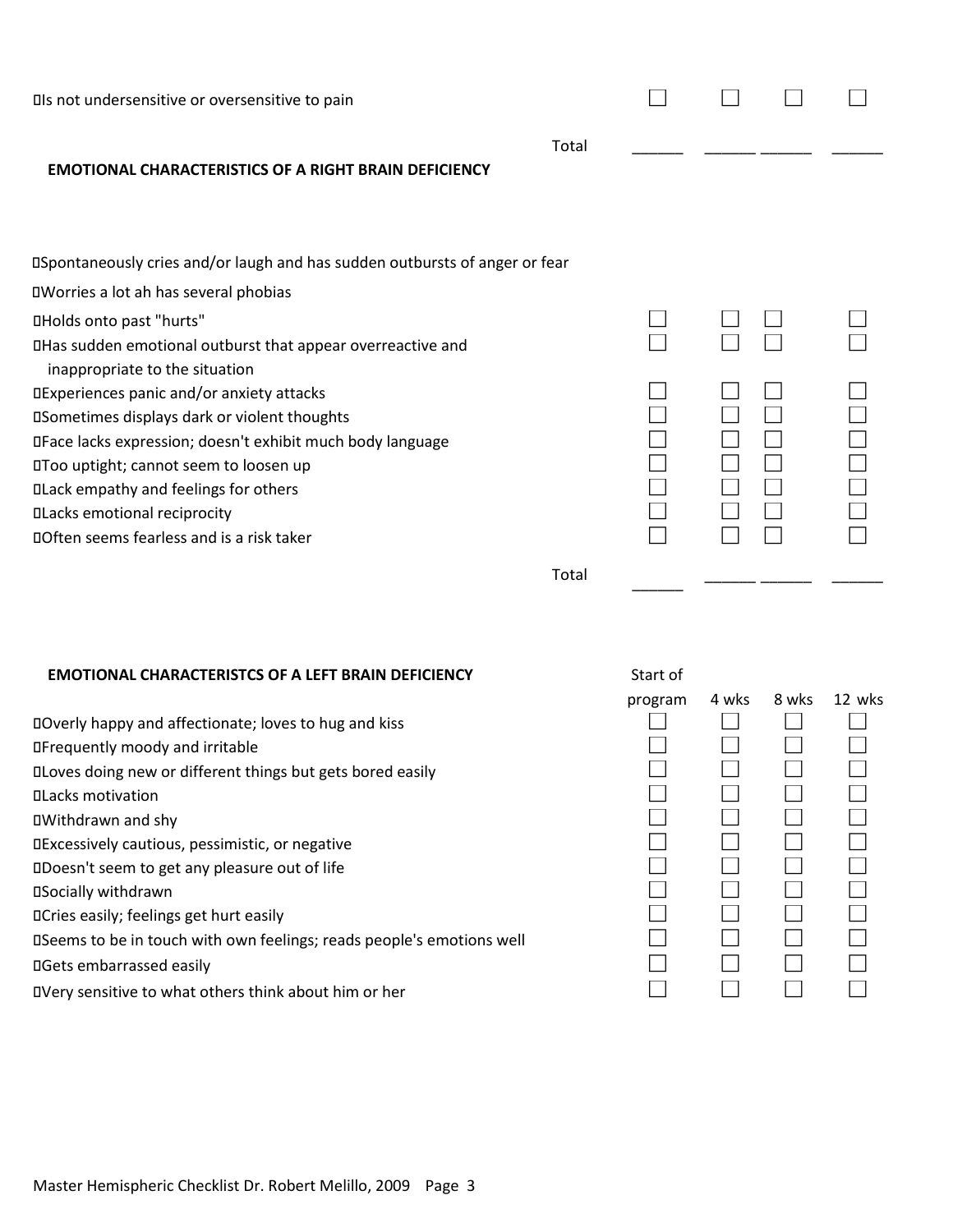**BEHAVIOURAL CHARACTERISTICS OF A RIGHT BRAIN DELAY**

| <b>OLogical thinker</b>                                                            |  |  |
|------------------------------------------------------------------------------------|--|--|
| <b>Often misses the gist of a story</b>                                            |  |  |
| DAlways the last to get a joke                                                     |  |  |
| DGets stuck in set behavior; can't let it go                                       |  |  |
| DLacks social tact and/or is antisocial and/or socially isolated                   |  |  |
| DPoor time management; is always late                                              |  |  |
| <b>ODisorganized</b>                                                               |  |  |
| <b>OHas a problem paying attention</b>                                             |  |  |
| <b>Ols hyperactive and/or impulsive</b>                                            |  |  |
| <b>QHas obsessive thoughts or behaviors</b>                                        |  |  |
| DArgues all the time and is generally uncooperative                                |  |  |
| <b>IExhibits signs of an eating disorder</b>                                       |  |  |
| <b>□Failed to thrive as an infant</b>                                              |  |  |
| <b>IMimics sounds or words repeatedly without really understanding the meaning</b> |  |  |
| DAppears bored, aloof, and abrupt                                                  |  |  |
| <b>IIConsidered strange by other children</b>                                      |  |  |
| <b>Olnability to form friendships</b>                                              |  |  |
| DHas difficulty sharing enjoyment, interests, or achievements with other           |  |  |
| people                                                                             |  |  |
| <b>Inappropriately giddy or silly</b>                                              |  |  |
| DActs inappropriately in social situations                                         |  |  |
| DTalks incessantly and asks the same question repetively                           |  |  |
| DHas no or little joint attention, such as the need to point to an object to       |  |  |
| get your attention                                                                 |  |  |
| DDidn't look at self in mirror as toddler                                          |  |  |
| Total                                                                              |  |  |
| BEHAVIOURAL CHARACTERISTICS OF A LEFT BRAIN DELAY                                  |  |  |
|                                                                                    |  |  |
| <b>OProcrastinates</b>                                                             |  |  |
| <b>Is extremely shy, especially around strangers</b>                               |  |  |
| <b>Ils very good at nonverbal communication</b>                                    |  |  |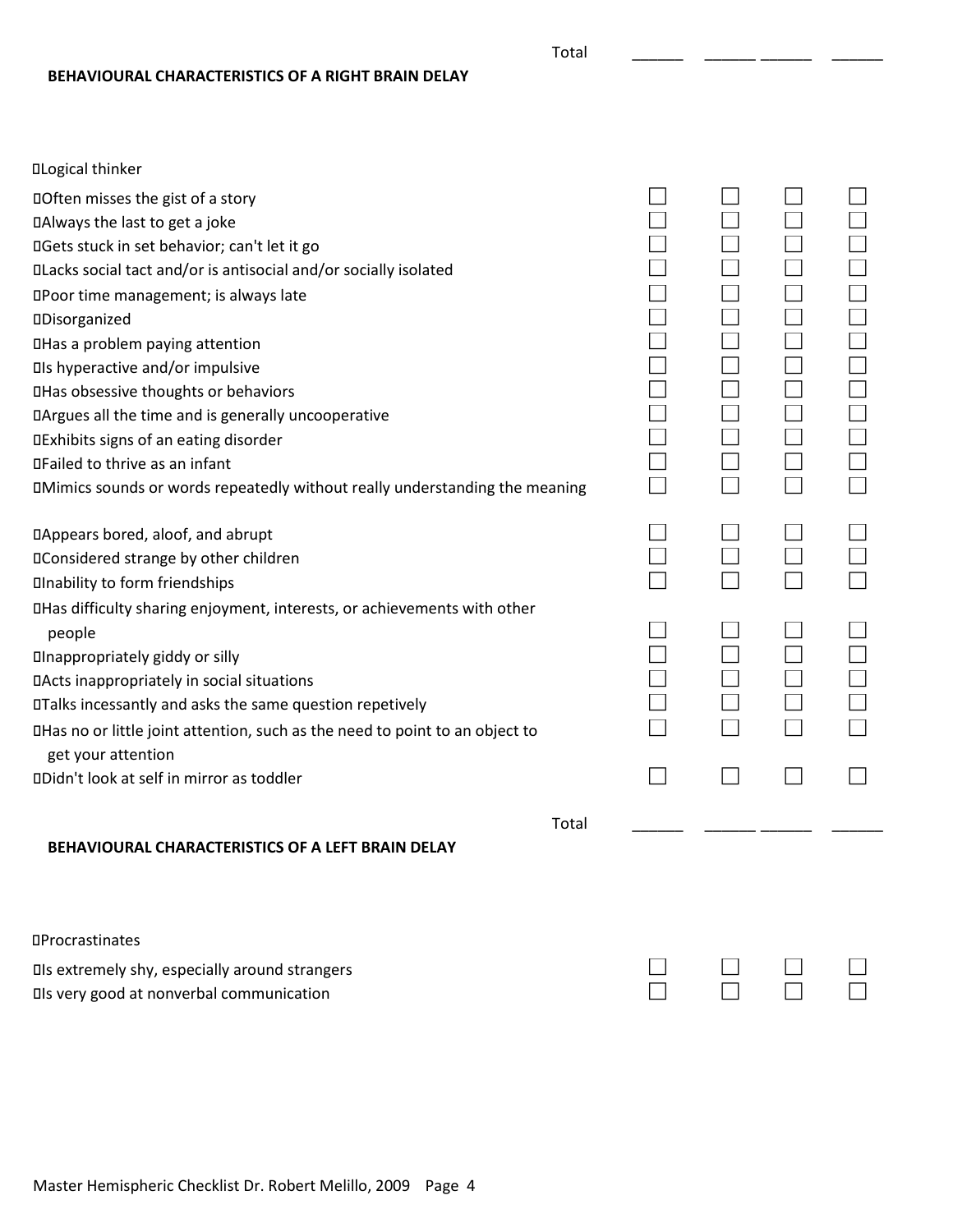$\Box$ Is well liked by other children and teachers  $\Box$ Does not have any behavioral problems in school Understands social rules Has poor self-esteem Hates doing homework  $\Box$  Is very good at social interaction Makes good eye contact Likes to be around people and enjoys social activities, such as going to  $\Box$   $\Box$   $\Box$   $\Box$ parties the contract of the contract of the contract of  $\Box$  .  $\Box$  .  $\Box$  .  $\Box$  .  $\Box$ Doesn't like to go to sleepovers  $\Box$ Is not good at following routines  $D\Box$   $D\Box$   $D\Box$   $D\Box$   $D\Box$   $D\Box$   $D\Box$   $D\Box$   $D\Box$   $D\Box$   $D\Box$   $D\Box$   $D\Box$   $D\Box$   $D\Box$   $D\Box$   $D\Box$   $D\Box$   $D\Box$   $D\Box$   $D\Box$   $D\Box$   $D\Box$   $D\Box$   $D\Box$   $D\Box$   $D\Box$   $D\Box$   $D\Box$   $D\Box$   $D\Box$   $D\Box$   $D\Box$   $D\Box$   $D\Box$   $D\Box$   $D\Box$  $\square$ Is in touch with own feelings  $\square$ Jumps to conclusions

Total \_\_\_\_\_\_\_\_ \_\_\_\_\_\_\_ \_\_\_\_\_\_\_ \_\_\_\_\_\_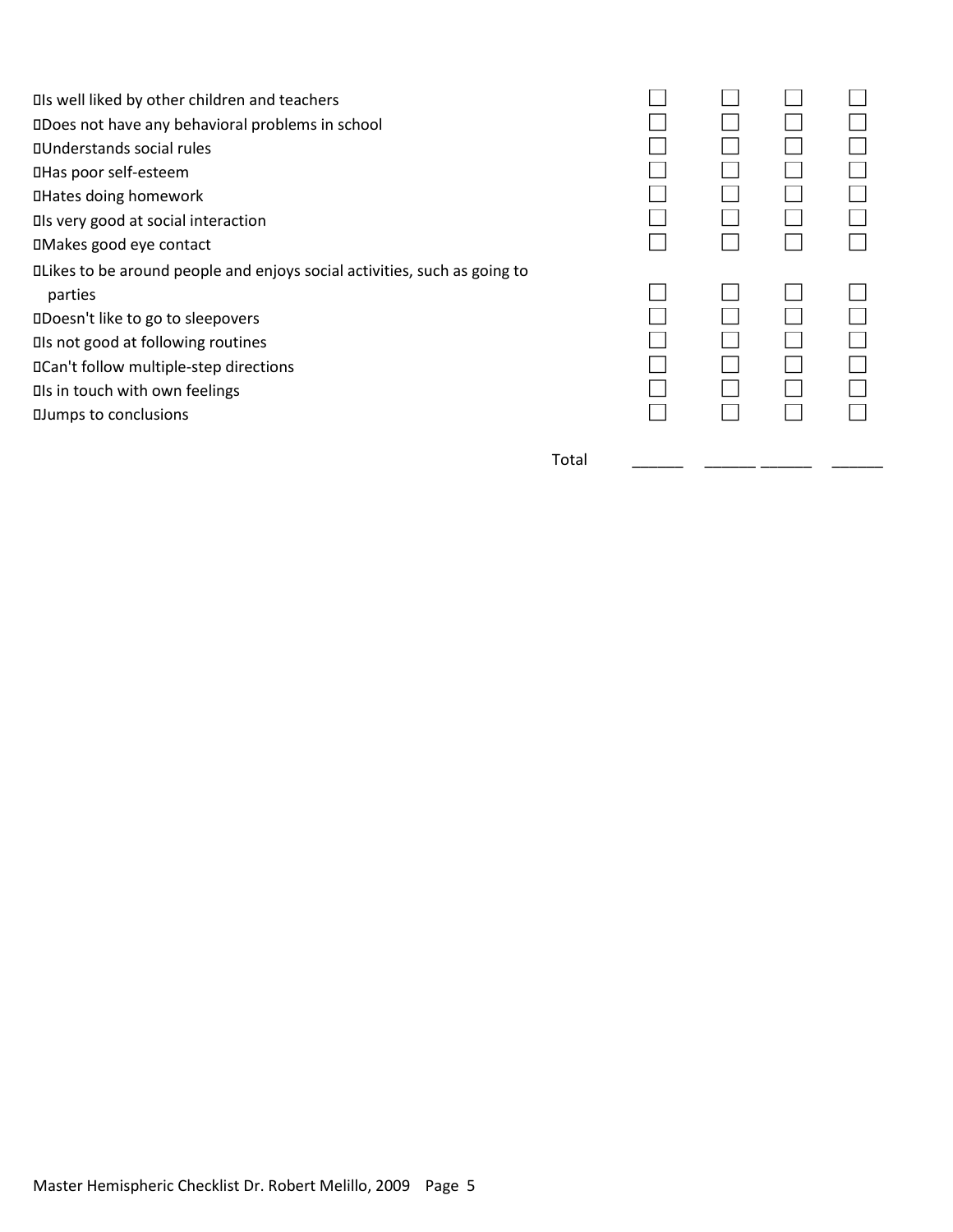#### **ACADEMIC CHARACTERISTICS OF A RIGHT BRAIN DELAY**

Start of

|                                                                            | program | 4 wks | 8 wks | 12 wks |
|----------------------------------------------------------------------------|---------|-------|-------|--------|
| DPoor math reasoning (word problems, geometry, algebra)                    |         |       |       |        |
| <b>OPoor reading comprehension and pragmatic skills</b>                    |         |       |       |        |
| <b>OMisses the big picture</b>                                             |         |       |       |        |
| <b>OVery analytical</b>                                                    |         |       |       |        |
| <b>ILikes "slapstick" or obvious physical humor</b>                        |         |       |       |        |
| <b>Ils very good at finding mistakes (spelling)</b>                        |         |       |       |        |
| <b>OTakes everything literally</b>                                         |         |       |       |        |
| DDoesn't always reach a conclusion when speaking                           |         |       |       |        |
| <b>OStarted speaking early</b>                                             |         |       |       |        |
| DHas tested for a high IQ, but scores n the whole spectrum; or IQ is above |         |       |       |        |
| normal in verbal ability and below average in performance abilities        |         |       |       |        |
| □Was an early word reader                                                  |         |       |       |        |
| <b>Ols interested in unusual topics</b>                                    |         |       |       |        |
| <b>ILearns in a rote "memorizing" manner</b>                               |         |       |       |        |
| DLearns extraordinary amounts of specific facts about a subject            |         |       |       |        |
| <b>Ols impatient</b>                                                       |         |       |       |        |
| <b>ISpeaks in a monotone; has little voice inflection</b>                  |         |       |       |        |
| <b>Ils a poor nonverbal communicator</b>                                   |         |       |       |        |
| <b>IDoesn't like loud noises (like fireworks)</b>                          |         |       |       |        |
| <b>ISpeaks out loud regarding what he or she is thinking</b>               |         |       |       |        |
| DTalks "in your face" - is a space invader                                 |         |       |       |        |
| <b>IIGood reader but does not enjoy reading</b>                            |         |       |       |        |
| DAnalytical; led by logic                                                  |         |       |       |        |
| <b>IFollows rules without questioning them</b>                             |         |       |       |        |
| <b>IGood at keeping track of time</b>                                      |         |       |       |        |
| DEasily memorizes spelling and mathematical formulas                       |         |       |       |        |
| DEnjoys observing rather than participating                                |         |       |       |        |
| DWould rather read in instruction manual before trying something new       |         |       |       |        |
| DMath was often the first academic subject that became a problem           |         |       |       |        |
|                                                                            |         |       |       |        |

#### **ACADEMIC CHARACTERISTICS OF A LEFT BRAIN DELAY**

Total \_\_\_\_\_\_\_ \_\_\_\_\_\_\_

Start of

Very good at big picture skills Is an intuitive thinker and is led by feelings Good at abstract "free" association Poor analytical skills Very visual; loves images and patterns

Master Hemispheric Checklist Dr. Robert Melillo, 2009 Page 6

| program | 4 wks | 8 wks | 12 wks |
|---------|-------|-------|--------|
|         |       |       |        |
|         |       |       |        |
|         |       |       |        |
|         |       |       |        |
|         |       |       |        |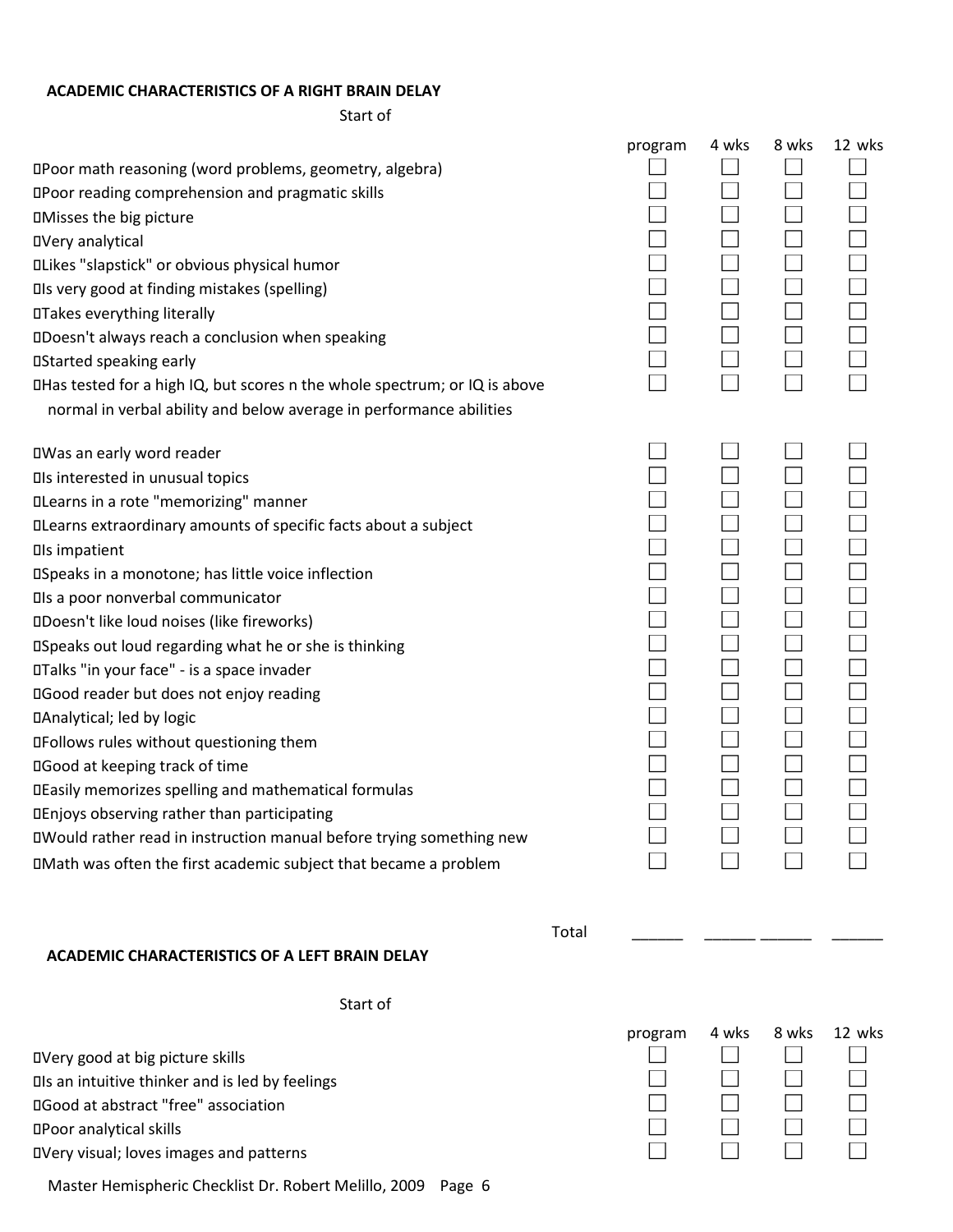| DConstantly questions why you're doing something or why rules exist                 |       |  |  |
|-------------------------------------------------------------------------------------|-------|--|--|
|                                                                                     |       |  |  |
| <b>OHas poor sense of time</b>                                                      |       |  |  |
| DEnjoys touching and feeling actual objects                                         |       |  |  |
| <b>OHas trouble prioritizing</b>                                                    |       |  |  |
| DIs unlikely to read instructions before trying something new                       |       |  |  |
| DIs naturally creative, but needs to work hard to develop full potential            |       |  |  |
| <b>IWould rather do things instead of observe</b>                                   |       |  |  |
| <b>IUses good voice inflection when speaking</b>                                    |       |  |  |
| <b>IMisreads or omits common small words</b>                                        |       |  |  |
| Dhas difficulty saying long words                                                   |       |  |  |
| <b>IReads very slowly and laboriously</b>                                           |       |  |  |
| DHad difficulty naming colors, objects, and letters as a toddler                    |       |  |  |
| DNeeds to hear or see concepts many times in order to learn them                    |       |  |  |
| DHas shown a downward trend in achievement test scores or school                    |       |  |  |
| performance                                                                         |       |  |  |
| <b><i><u>OSchoolwork</u></i></b> is inconsistent                                    |       |  |  |
| <b>□Was a late talker</b>                                                           |       |  |  |
| <b>ITHAS difficulty pronouncing words (poor with phonics)</b>                       |       |  |  |
| DHad difficulty learning the alphabet, nursery rhymes, or songs when<br>young       |       |  |  |
| DHas difficulty finishing homework or finishing a conversation                      |       |  |  |
| DActs before thinking and makes careless mistakes                                   |       |  |  |
| <b>ODaydreams a lot</b>                                                             |       |  |  |
| DHas difficulty sequencing events in the proper order                               |       |  |  |
| <b>Often writes letters backward</b>                                                |       |  |  |
| Dis poor at basic math skills                                                       |       |  |  |
| <b>OHas poor memorization skills</b>                                                |       |  |  |
| Dhas poor academic ability                                                          |       |  |  |
| DHas an IQ lower than expected and verbal scores are lower than<br>nonverbal scores |       |  |  |
| <b>IPerforms poorly on verbal tests</b>                                             |       |  |  |
| DNeeds to be told to do something several times before acting on it                 |       |  |  |
| <b>OStutters or stuttered when younger</b>                                          |       |  |  |
| <b>Ols poor speller</b>                                                             |       |  |  |
| <b><i>ODoesn't read directions well</i></b>                                         |       |  |  |
|                                                                                     |       |  |  |
|                                                                                     | Total |  |  |
| <b>COMMON IMMUNE CHARACTERISTICS OF A RIGHT BRAIN DELAY</b>                         |       |  |  |
| Start of                                                                            |       |  |  |

program 4 wks 8 wks 12 wks

 $\Box$   $\Box$ DRarely gets colds and infections  $\Box$ 

Master Hemispheric Checklist Dr. Robert Melillo, 2009 Page 7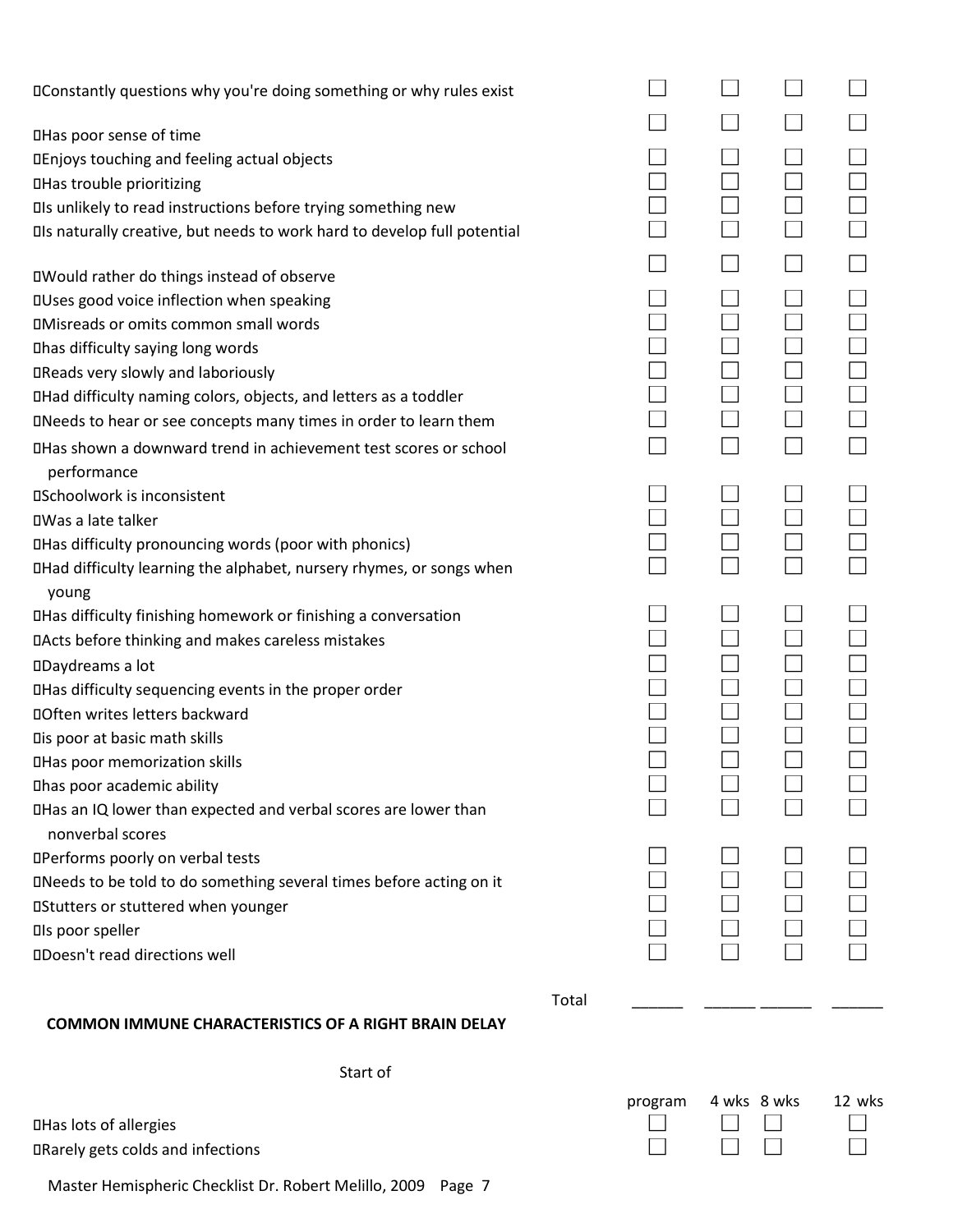| DHas had or has eczema or asthma<br><b>OSkin has little white bumps, especially on the back of the arms</b><br>DDisplays erratic behavior - good one day, bad the next<br>DCraves certain foods, especially dairy and wheat products |       |                     |             |        |
|--------------------------------------------------------------------------------------------------------------------------------------------------------------------------------------------------------------------------------------|-------|---------------------|-------------|--------|
|                                                                                                                                                                                                                                      | Total |                     |             |        |
| <b>COMMON IMMUNE CHARACTERISTICS OF A LEFT BRAIN DELAY</b><br><b>IIGets chronic ear infections</b><br><b>OProne to benign tumors or cysts</b>                                                                                        |       | Start of<br>program | 4 wks 8 wks | 12 wks |
| DHas taken antibiotics more than ten to fifteen times before the age of<br>ten<br><b>OHas had tubes put in the ears</b><br><b>ICatches colds frequently</b><br><b>DNo allergies</b>                                                  |       |                     |             |        |
|                                                                                                                                                                                                                                      | Total |                     |             |        |

## **AUTONOMIC CHARACTERISTICS OF A RIGHT BRAIN DELAY**

| <b>IProblems with bowels, such as constipation and diarrhea</b>          |  |  |
|--------------------------------------------------------------------------|--|--|
| DHas a rapid heart rate and/or high blood pressure for age               |  |  |
| DAppears bloated, especially after meals, and often complains of stomach |  |  |
| pains                                                                    |  |  |
| <b>□Has body odor</b>                                                    |  |  |
| <b>□Sweats a lot</b>                                                     |  |  |
| <b>IHands are always moist and clammy</b>                                |  |  |

Total

### **AUTONOMIC CHARACTERISTICS OF A LEFT BRAIN DELAY**

Has a bedwetting problem

Has or had an irregular heartbeat, such as an arrhythmia or a heart murmur  $\qquad \qquad \Box \qquad \Box \qquad \Box \qquad \Box$ 

#### **TAKING THE TOTAL**

Master Hemispheric Checklist Dr. Robert Melillo, 2009 Page 8

| Start of |             |        |
|----------|-------------|--------|
| program  | 4 wks 8 wks | 12 wks |
|          |             |        |
|          |             |        |
|          |             |        |
|          |             |        |
|          |             |        |
|          |             |        |
|          |             |        |
|          |             |        |
|          |             |        |

|       | Start of |                          |        |
|-------|----------|--------------------------|--------|
|       |          | program 4 wks 8 wks      | 12 wks |
|       |          |                          |        |
|       |          | $\Box$<br>$\blacksquare$ |        |
| Total |          |                          |        |

Start of